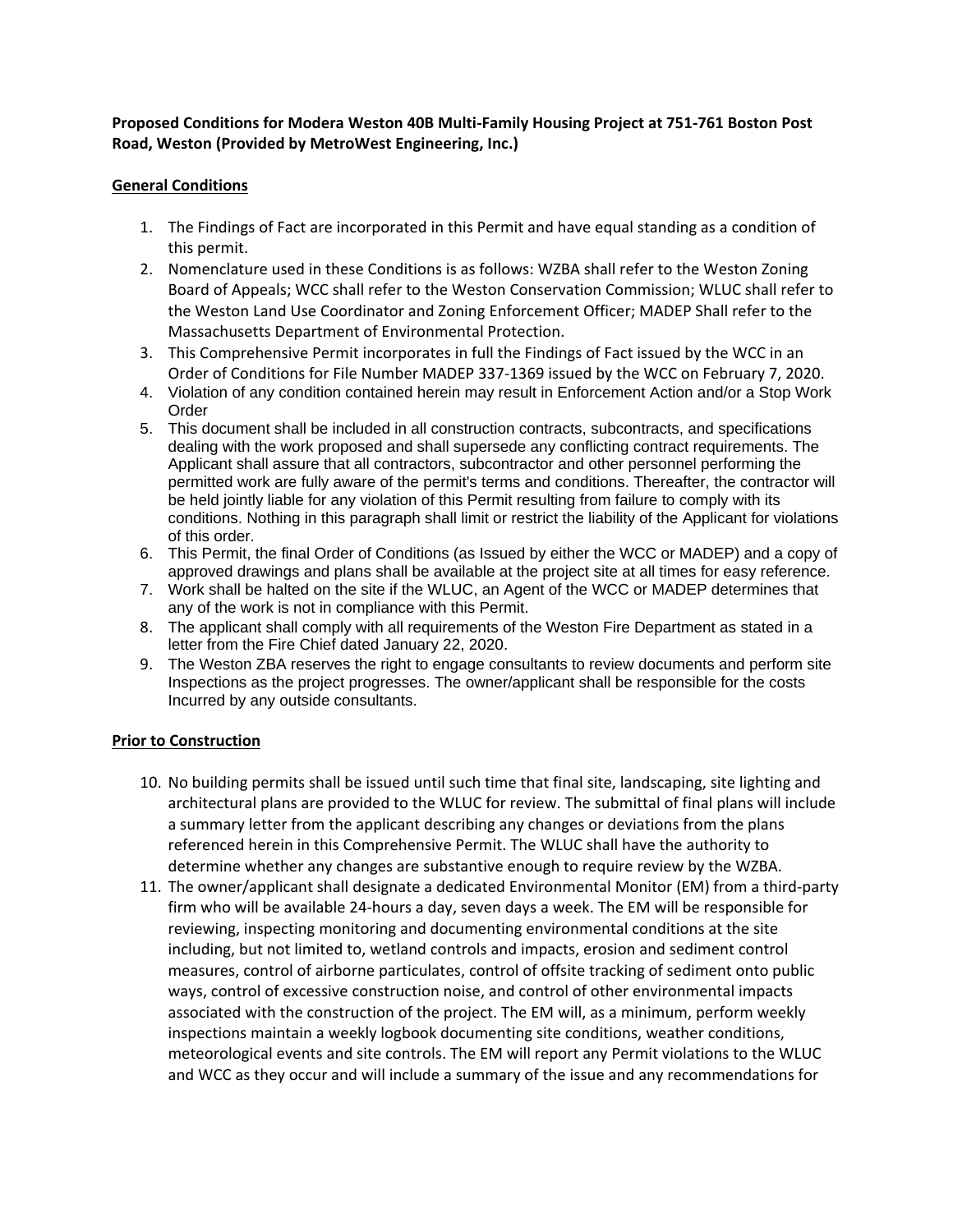mitigation and remediation. The EM will also fulfill all requirements of Special Condition Number 31 in the WCC Order of Conditions.

- 12. The applicant shall present a detailed schedule of construction to the WLUC; the schedule shall be updated on a quarterly basis as construction proceeds. Said schedule will include all requirements set forth in Special Condition Number 27 in the WCC order of Conditions.
- 13. The applicant shall present to the WLUC a list of key personnel and contacts including the General Manager, the Project Superintendent, the project manager for the site work contractor, and a list of key sub-contractors.
- 14. The applicant shall present to the WLUC a final Construction Management Plan for project.
- 15. The applicant shall present the final plans and permit from MADEP for the Wastewater Treatment Plant
- 16. The applicant shall provide to the WLUC and the WCC a final Storm Water Pollution Prevention Plan (SWPPP) and proof of coverage under the EPA NPDES Program, including appropriate certifications on the SWPP by the Owner/Applicant, the General Contractor and key subcontractors.
- 17. The applicant will provide detailed specifications for any permanent electrical generators proposed for the project including location, capacity and sound levels. Sound attenuation shall be provided as necessary so that noise produced by the generator will not exceed the 90 percent ambient, pre-construction sound level by more than 10 decibels measured at the property line nearest to the generator.
- 18. The applicant shall provide the final design plans for all retaining walls to the WLUC and the WCC. All walls with an exposed height of 4-feet or more shall be designed by a structural engineer.
- 19. The design of the water distribution system shall be reviewed and approved by the Weston Water Department. The water system will include one "Master water meter" to allow the Weston Water Department to invoice the project owner for water; individual metering and billing for individual units shall be the responsibility of the project proponent.
- 20. A pre-construction meeting will be held at least one-week prior to the start of site work. As a minimum, the meeting will include the Project General Manager, the Site Superintendent, the Site Work Contractor, the WLUC, the WCC and its consultant, the City of Cambridge Water Department, and any consultants to the WZBA so designated to represent the WZBA.
- 21. The applicant shall develop and maintain a Project Construction Web Site that will provide area residents with important project information including a bi-weekly schedule of projected site activities, an inquiry/complaint mailbox, and key personnel contact information.
- 22. The applicant will undertake all work required to re-construct the existing sidewalk along Boston Bost Road adjacent to the property frontage. This shall include all necessary surveys, design and permitting with the MA Highway Department, and reconstruction limited to the sidewalk. No work along the vehicular travel way is required under this condition,

# **During Construction**

- 23. Hours of Construction shall conform to the Town of Weston General Bylaws.
- 24. Soil Export from the site and material deliveries to the site shall be prohibited during the following periods: From 7:00 AM to 9:00 AM on weekdays when public schools are in session and from 8:00 AM to 9:00 AM on weekdays when public schools are not in session.
- 25. Construction vehicles traveling through the Town of Weston to access or egress the site will be restricted to Boston Post Road via I-95, or Boston Post Road via Routes 30 and 27. No construction vehicles shall travel over Love Lane, Winter Street, Pine Street or Highland Street.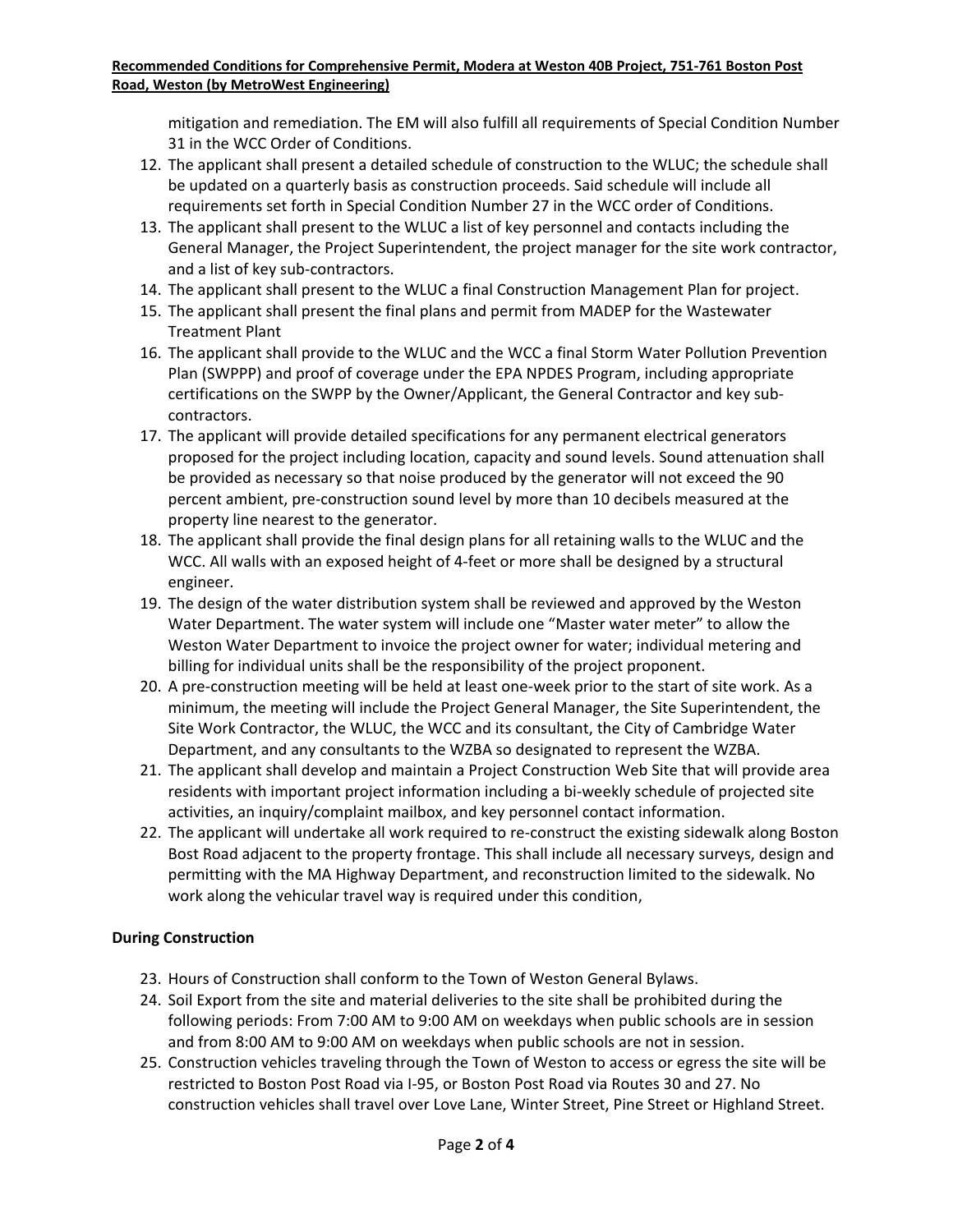- 26. Trucks delivering materials to the site or removing materials from the site shall be covered or otherwise protected to prevent dust and/or debris from leaving the truck.
- 27. Police details shall be employed as necessary to facilitate the integration of construction vehicles entering and exiting the site with existing traffic on Boston Post Road to ensure that all turning movements are performed safely with a minimal disruption of passenger vehicles on Boston Post Road. The applicant shall evaluate the need for Police Details on a weekly basis based upon anticipated activities at the site..
- 28. Trucks exiting the site shall have their wheels inspected for mud and silt prior to entering Boston Post Road. A wheel wash station will be provided in the vicinity of Boston Post Road and truck tires shall be cleaned as needed to prevent the tracking of mud and silt onto Boston Post Road.
- 29. Street sweeping using a vacuum sweeper will be performed along Boston Post Road any time that sediment is tracked off the project site. A street sweeper will be available on a daily basis for street cleaning as needed.
- 30. Trucks, earth moving equipment and other motorized equipment shall not idle on site. Any equipment not being actively used for a period more than 10-minutes shall be turned off.
- 31. No materials of any type shall be stored or stockpiled within 50-feet of project boundaries.
- 32. Trees along property boundaries or on adjacent properties shall be protected from root and/or limb damage and the owner/applicant shall be responsible for any damage to trees owned by project abutters.
- 33. Stockpiled earth materials shall be protected against both water and wind erosion. The base off all stockpiles shall be protected with silt fencing, filter socks or other means to prevent the transport of sediment. Stockpiles shall be moistened as necessary to prevent airborne suspension of particulates. Earth material stockpiles that will be stored for 30-days or more shall be stabilized with temporary vegetative covering such as an annual rye grass or other such vegetative cover to prevent soil erosion of the stockpile slope.
- 34. All construction worker parking shall be located on site or at an off-site, remote location. No parking is allowed on Boston Post Road, Elliston Road, Love Lane or on any residential private or public streets.
- 35. Installation of all drainage systems will be coordinated with the WLUC and any designated consultant representing the WZBA. The WZBA consultant shall inspect the bottom of excavation for all infiltration systems prior to installation of any drainage systems components including stone and chambers.

### **Post-Construction Conditions in Perpetuity**

- 36. The Stormwater Management System for the Project will be strictly maintained in accordance with the submitted Operation and Maintenance Plan (OMP) referenced in the documents section of this Permit and as modified herein.
- 37. The project owner/applicant shall submit a signed copy of the OMP to the WLUC and WCC.
- 38. The OMP will be modified to include annual maintenance of the water quality treatment device (WQU-9 on site plan) used to treat stormwater from the catch basin located on Boston Post Road just east of the westerly property boundary of the project.
- 39. The OMP shall be modified to ensure that that swimming pool discharge is directed toward a nearby catch basin which does not discharge to a wetland resource area (i.e. drain manhole #50 which discharges to subsurface infiltration 11A which has no overflow pipe). The OMP shall also specify the reduction of herbicides and pesticides as requested by Cambridge Water Department.
- 40. An annual inspection of the drainage system(s) will be performed by a MA Registered Professional Engineer with expertise in stormwater management and drainage systems. The